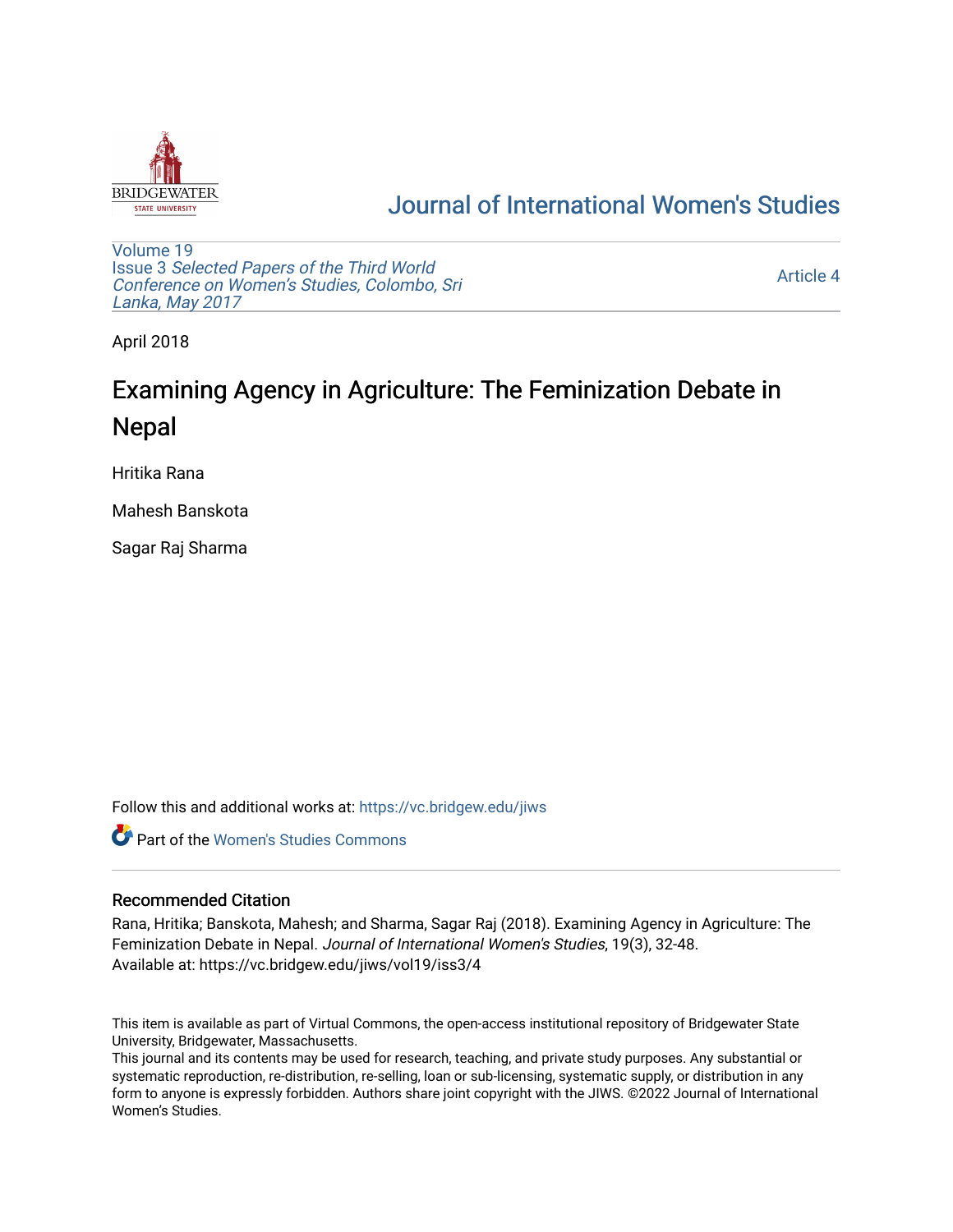#### Rana et al.: The Feminization Debate in Nepal

This journal and its contents may be used for research, teaching and private study purposes. Any substantial or systematic reproduction, re-distribution, re-selling, loan or sub-licensing, systematic supply or distribution in any form to anyone is expressly forbidden. ©2018 Journal of International Women's Studies.

## **Examining Agency in Agriculture: The Feminization Debate in Nepal**

By Hritika Rana $^1$  $^1$ , Mahesh Banskota $^2$  $^2$ , Sagar Raj Sharma $^3$  $^3$ 

#### **Abstract**

This paper examines the nature of the feminization of agriculture, and factors influencing the phenomenon in citrus producing pocket areas of Sindhuli district in Central Nepal. Presenting the intra-household division of work in agriculture among better-off family members in rural farms, emerging themes from narratives of women farmers' lived-experience as farmers are discussed. Based on the narratives, this paper explores how household members' everyday lifestyles regarding agriculture and non-agriculture shape their lives differently. Outlining the problematic of gendered agricultural engagement, three in-depth case analyses of farm families have been presented through data collected from narratives and participant observation as part of ethnographic study. These case studies highlight how women attribute economic and noneconomic rationales for their life choices, using agency as an analytical lens. Finally, given the choice dilemma individuals face to reshape their lives, this paper shows how and why women farmers' socially ascribed responsibility for livestock rearing spurs the feminization debate. It also demonstrates the need to further explore the extent of livestock feminization to the pattern of gendered mobility and non-mobility.

*Keywords:* Feminization of agriculture, agency, lived-experiences, Nepal

#### **Introduction**

This paper examines intra-household division of labour and how it influences the phenomenon of feminization in citrus producing areas of Sindhuli District. By presenting crosscase and intra-case analyses, the paper addresses the gendered division of labour in agriculture, gendered patterns of crop and livestock ownership, and day-to-day agricultural work. The gendered division of labour has been conducted to critically examine task-based responsibilities of husbands and wives in four production domains in a mixed farming system prevalent in the study site. Who does what in agriculture within the household has been crucial to understand gendered patterns of involvement in different activities. Despite of the importance of the exercise of segregating agricultural work by gender involvement, it presents an oversimplification of sexual division of labour (Dolan, 2001). Narrative cases backed by ethnography have thus been imperative in supplementing the data collected through informal interviews and participant observation that provided information on sexual division of household labour. Intra-household labour distributions have been further explored by highlighting three case studies, which present

1

<span id="page-1-0"></span> $\overline{1}$ <sup>1</sup> Hritika Rana is a PhD student at the Department of Development Studies, School of Arts, Kathmandu University. She can be reached at **ranahritika@gmail.com**<br><sup>2</sup> Mahesh Banskota is a professor of economics at the Department of Development Studies, School of Arts,

<span id="page-1-1"></span>Kathmandu University. He holds a PhD degree in regional development from Cornell University, USA. He can be reached at mbanskota@ku.edu.np<br><sup>3</sup> Sagar Raj Sharma is a professor of development economics at the Department of Development Studies, School of

<span id="page-1-2"></span>Arts, Kathmandu University. He can be reached at sagar@ku.edu.np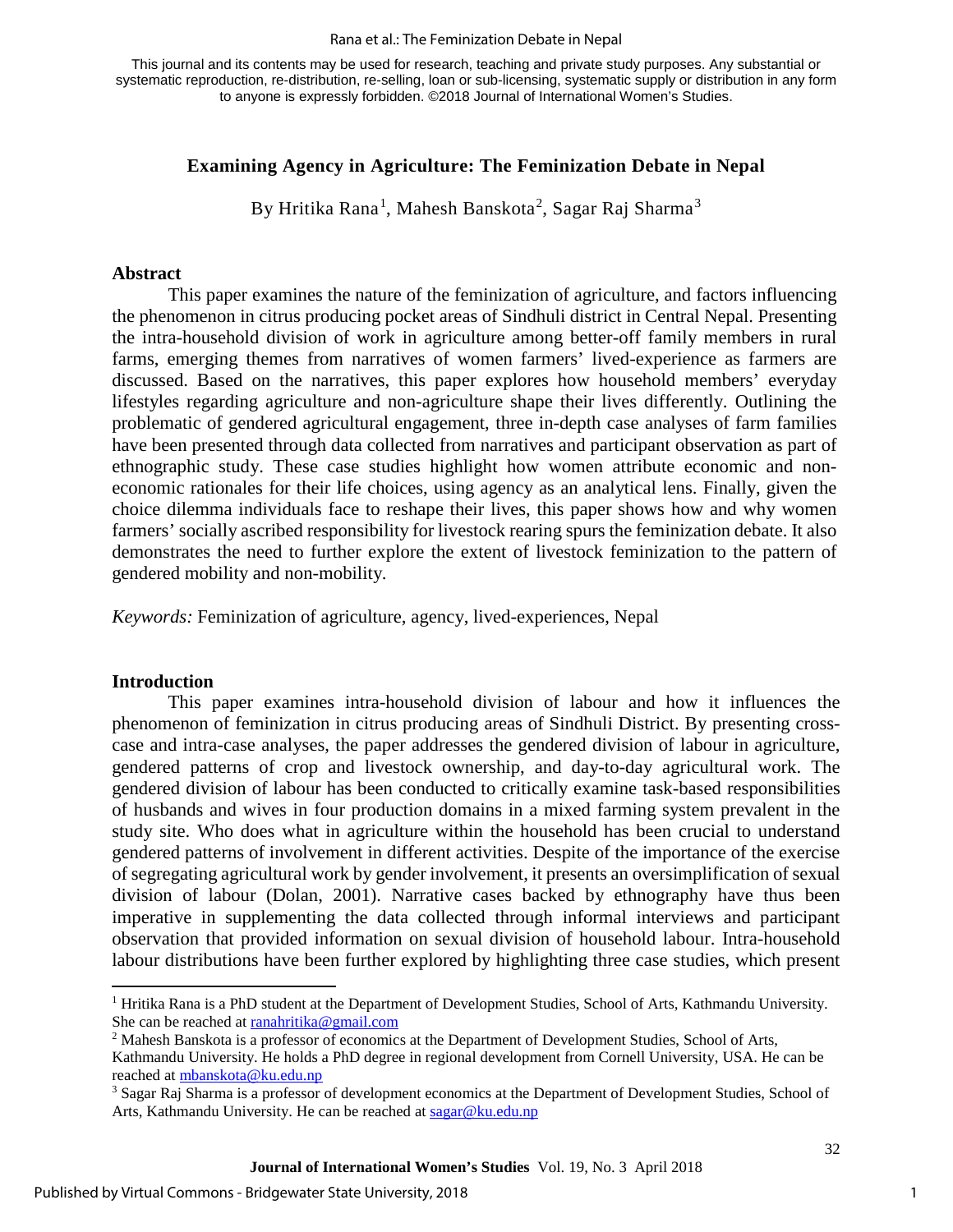gendered pattern of crop and livestock ownership, and day-to-day agricultural work that shape the nature of feminization.

The 'feminization of agriculture' in Nepal has been mostly associated with migration (Tamang et al., 2014; Maharjan et al., 2013; Gartaula, 2010). Male out-migration and male offfarm employment are considered to be the major reasons for the occurrence of the phenomenon. Armed conflict is another factor associated with increasing numbers of women in farm decisionmaking and in the labour market (Advocacy Forum & International Center for Transitional Justice, 2010; Upreti et al., 2016). Backed by the population census and labour census (CBS, 2013), along with reports prepared by development agencies (FAO, 2011; The World Bank, 2009), the feminization of agriculture has been considered an axiom. This over-generalized packaging of the feminization debate is, however, problematic in the analysis of changing gendered patterns and farm dynamics in rural Nepal. With recent literature pointing towards the changing scenario of women's involvement in agriculture influenced by the agriculture transition (Tamang et al., 2014; Adhikari-Thapa, 2013; Adhikari and Hobley, 2011), it has become essential to understand the phenomenon in more detail even within the agricultural context. Some scholars suggest that men might return back to agriculture when they see the opportunity to earn more cash, resulting in defeminization (Adhikari-Thapa, 2013). Scholarly work suggests differential engagement of men and women in agriculture based on crop marketability, and provides an opportunity to look at gender-based power dynamics in trans-local market spaces. Given the variability in agricultural engagement based on production domain and its market out-reach, this paper provides an in-depth case analysis of farm households that are engaged in mixed farming. In this scenario, studying feminization through women's experiences and their subjective views of their lives is the major focus of this paper.

#### *Setting the scene*

The three cases are framed within the context of citrus producing pocket areas of Sindhuli district in the mid-hills of Nepal. Citrus producing areas vary from 800-1500 meters above sea level. Compact settlements with dense citrus orchard were selected as the study site. Based on the narratives of citrus farmers, government support and road construction has been considered two major reasons for the emergence of agricultural transitioning from subsistence based cereal to market oriented citrus crop production. Emphasis on high value crops such as citrus in the midhills of Nepal has been a government priority (Pokhrel et al., 2007) over the past few decades. Along with agricultural support, road construction that connected Sindhuli district to Kathmandu valley and Bardibas since 1994, provided more impetus to farm land transitioning from cereal crops to citrus crops. Despite gradual transitioning, all farm households still practice mixed farming, with mainly four types of agricultural production: citrus, livestock, vegetable, and cereal.

## *Introducing the Women*

From Household 1 (H1), we meet Maya Kumari Thakuri, who is a proud citrus farmer. She has been involved in citrus farming since 1980. She and her husband jointly worked on the farm. They belong to the first generation of farmers who opted into citrus production in a commercial manner. Maya is currently a member of the *Junar*<sup>[4](#page-2-0)</sup> cooperative, and was a chairperson of the district *Junar* association in 2015. She is eager to plant vegetables in addition to expanding her citrus orchard. She has recently bought land and added citrus saplings. She feels that she can make household decisions, but sometimes seeks consent from her husband. They have five daughters,

2

<span id="page-2-0"></span> $\overline{a}$ <sup>4</sup> *Junar* is a local name for sweet orange or *Citrus Sinesis*.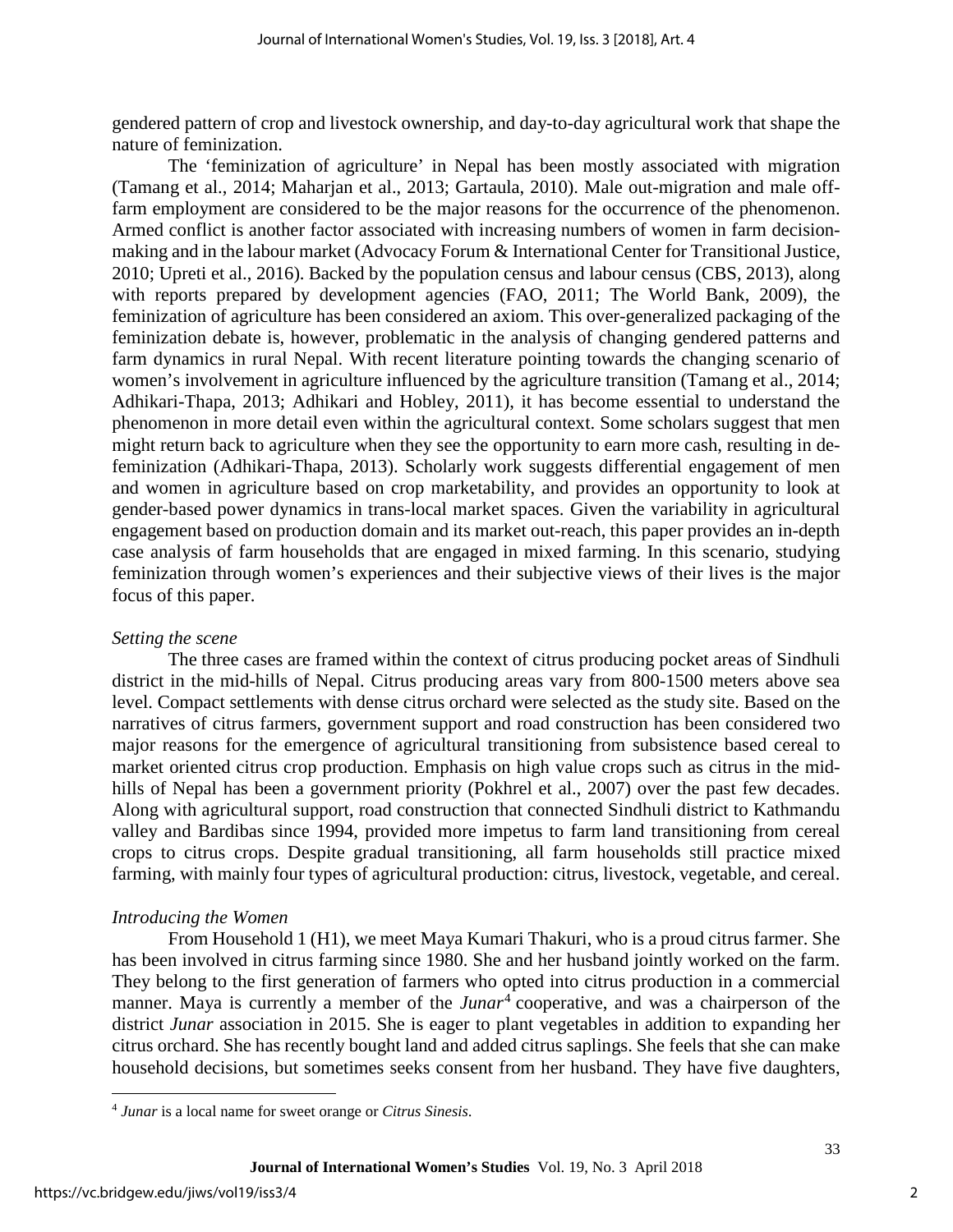but none is living with them in their rural household. She is one of the very few women farmers whose name is occasionally referred to by both male and female citrus farmers in citrus producing areas.

Suku Maya Magar, is our second woman from Household 2 (H2). Suku considers herself to be a farmer, but is reluctan to call herself a citrus farmer. She recollects a memory of the citrus plantation, explaining that the orchard was first developed by her father-in-law and later by her husband who added 400 more saplings. She feels like she is not capable of making major decisions, and is always looking for her husband's consent. Her husband is well educated and has a nonfarming profession, but his involvement in citrus farming is tremendous, making him the winner of the best farmer award in 2016. They have two daughters studying in the Sindhuli district municipality. Her father-in-law also lives with them in their rural home.

Ranjana Koirala, is from Household 3 (H3) and the daughter-in-law of a wealthy Brahmin family. Like Suku, Ranjana feels reluctant to talk about citrus farming. Her husband studied in Kathmandu, and lived there for several years post-education in order to establish a business. Later, after the business did not succeed as planned, her husband returned to the rural house and engaged himself in citrus farming. He was also awarded the best farmer award in 2015. Their two daughters and a son are currently studying in Sindhuli. Their rural household consists only of husband and wife.

All three households practice mixed crop and livestock farming. Like other households in the study area, they own cattle, goats, pigs and chickens. In terms of citrus plants, they have more than 500 fruit bearing trees, along with saplings and small trees which are non-fruit bearing. None of these households engage in agricultural exchange labour. They hire labour as required, but do not provide their own labour to other people's farm as is common in the study site. Men from H2 and H3 had migrated previously to Kathmandu for six years and three years respectively. Changing family structure (Razavi, 2013; Boochever, 2011) over the years is a factor influencing household labour distribution, with the family living in more than one household. At present, husband and wife share household work, including of agricultural work, except in the case of H2 where the father-in-law also assists in some agricultural labor. Table 1 presents basic household characteristics of three cases, with differences in male and female participants within the household.

| <b>Household</b><br>characteristics | <b>Household 1</b> |                | <b>Household 2</b> |                 | <b>Household 3</b> |                  |
|-------------------------------------|--------------------|----------------|--------------------|-----------------|--------------------|------------------|
|                                     | <b>Male</b>        | <b>Female</b>  | <b>Male</b>        | Female          | <b>Male</b>        | <b>Female</b>    |
| 1. Occupation                       |                    |                | 4                  |                 |                    |                  |
| 2. Education                        | Literate           | Literate       | <b>Bachelors</b>   | 4 <sup>th</sup> | Intermediate       | 10 <sup>th</sup> |
| 3. Migration                        | No                 | N <sub>0</sub> | Yes                | N <sub>0</sub>  | Yes                | No               |
| 4. Circular Mobility                | Yes                | Yes            | <b>Yes</b>         | Yes             | Yes                | Yes              |
| 5. Age group                        | $55 - 65$          | 55-65          | 35-45              | 35-45           | 35-45              | $35 - 45$        |
| 6. Exchange labourer                | No                 | No             | N <sub>0</sub>     | No              | No                 | No               |

#### **Table 1. Household characteristics**

Source: Field based interview survey and narrative interview, 2016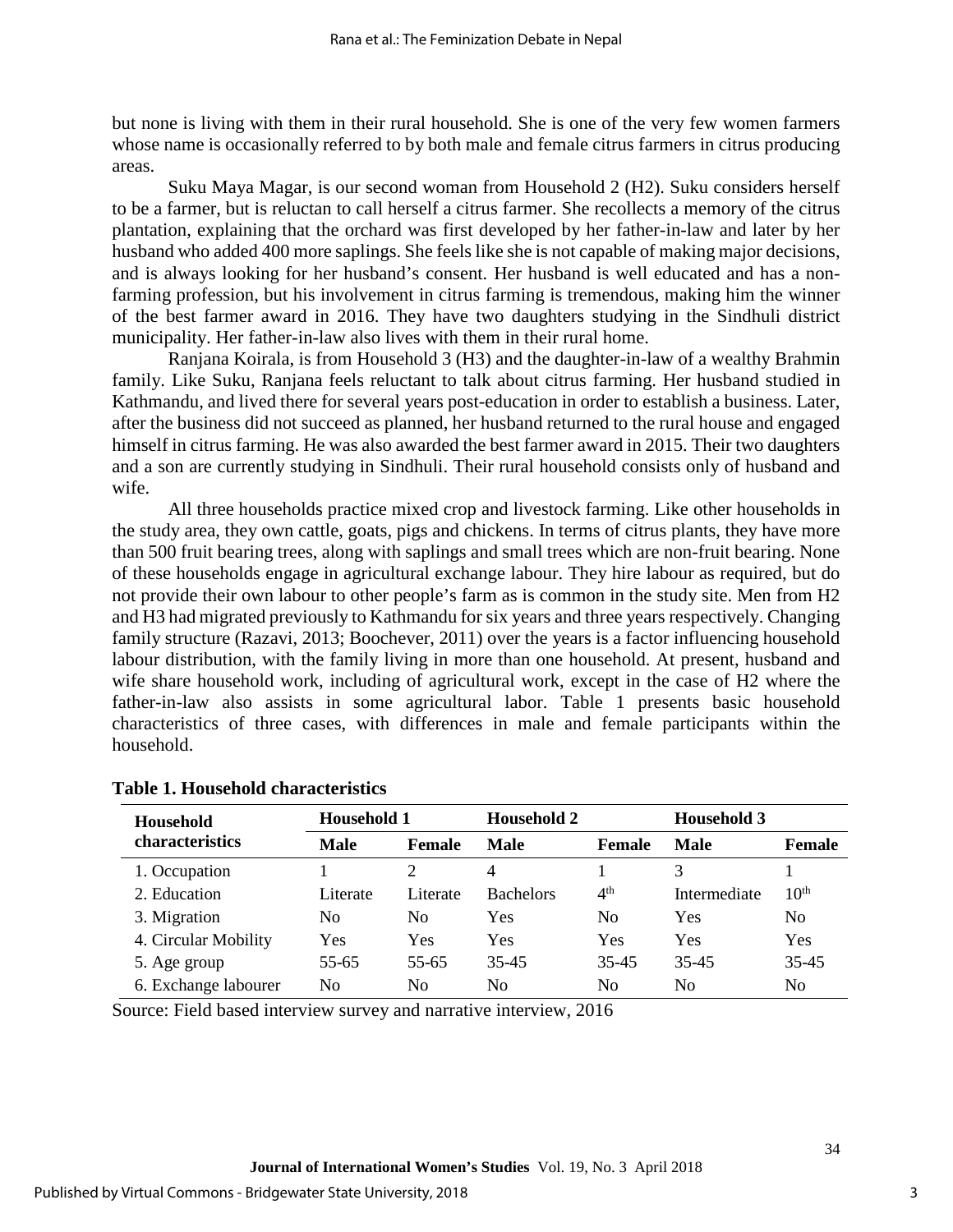#### **Methodology**

Ethnographic field work was conducted, in order to capture the value and meaning of women's experiences and involvement in agriculture. Participant observation, and a biographical narrative interview method (BNIM) were used for data collection and analysis (Wengraf, 2001). Subjective perceptions of respondents have been triangulated with data collected from participant observation that provided information beyond narrative discourse. To initative conversation, we began with a broad interview question: 'Tell me about your life as a farmer, mainly citrus farming. How was your life before and how is it now?'. Data presented in this paper have been gathered during nine months of field stay from 2015 to 2017. Analysis of data has been conducted through constant case comparison of narratives after carefully organizing the data chronologically, with critical incident narratives as the focus of analysis. Verbatim transcription of interviews was coded based on emerging themes and plots, alongside storytellers' interpretation of the given experience.

#### **Women as Agents in Agriculture**

From considering women as passive recipients of development to active agents in the process of change and development, scholars have emphasized women's agency in recent academic debates. Gammage et al., (2016) have emphasized the concept of resistance and conflict within household decision-making as agency. They suggest that such decision-making is not carried out by one individual, but often takes place between individuals who are positioned differently in the decision-making process. Using agency as an analytical lens to understand the raw data gathered from the field, the paper also assesses social norms as discussed by Agarwal (1997). According to Agarwal (1997) social norms govern the division of roles, responsibilities and resources between household members along the lines of age, gender and marital status (Gammage et al., 2016). Kabeer (2016) has also pointed towards women's behaviour that leads them to accept socially assigned responsibilities as a given feature of their lives, but has also stressed cases of active dissent. Compulsion rather than choice, in addition to the process of negotiation is duly noted by Kabeer. This paper thus focuses on the concept of agency that not only includes pro-active decision-making on the part of women, but also incorporates adaptive preferences in light of decision-making which is influenced by social norms as much as it is shaped by the structures of existing arrangements. Since women's role in agriculture is both a struggle for continuity and discontinuity of certain practices and norms within the underlying structures of constraints, the agency perspective provides a varied space for analysis (Kabeer, 2016) of the (de) feminization debate.

Of the 140 individuals interviewed during household screening, three cases have been selected for this paper. In-depth case analyses of three better-off farm families, with special case significance have been selected using a theoretical sampling procedure (Kolb, 2012). Commonalities between these three cases include, i) all families have houses in rural and urban centers, with multiple livability options; ii) te family entity has been broken down into two households, one in a rural area, another in ab urban one, with children living in urban centers for education or work; iii) each family is renowned in the village as early investors in commercializing citrus farming.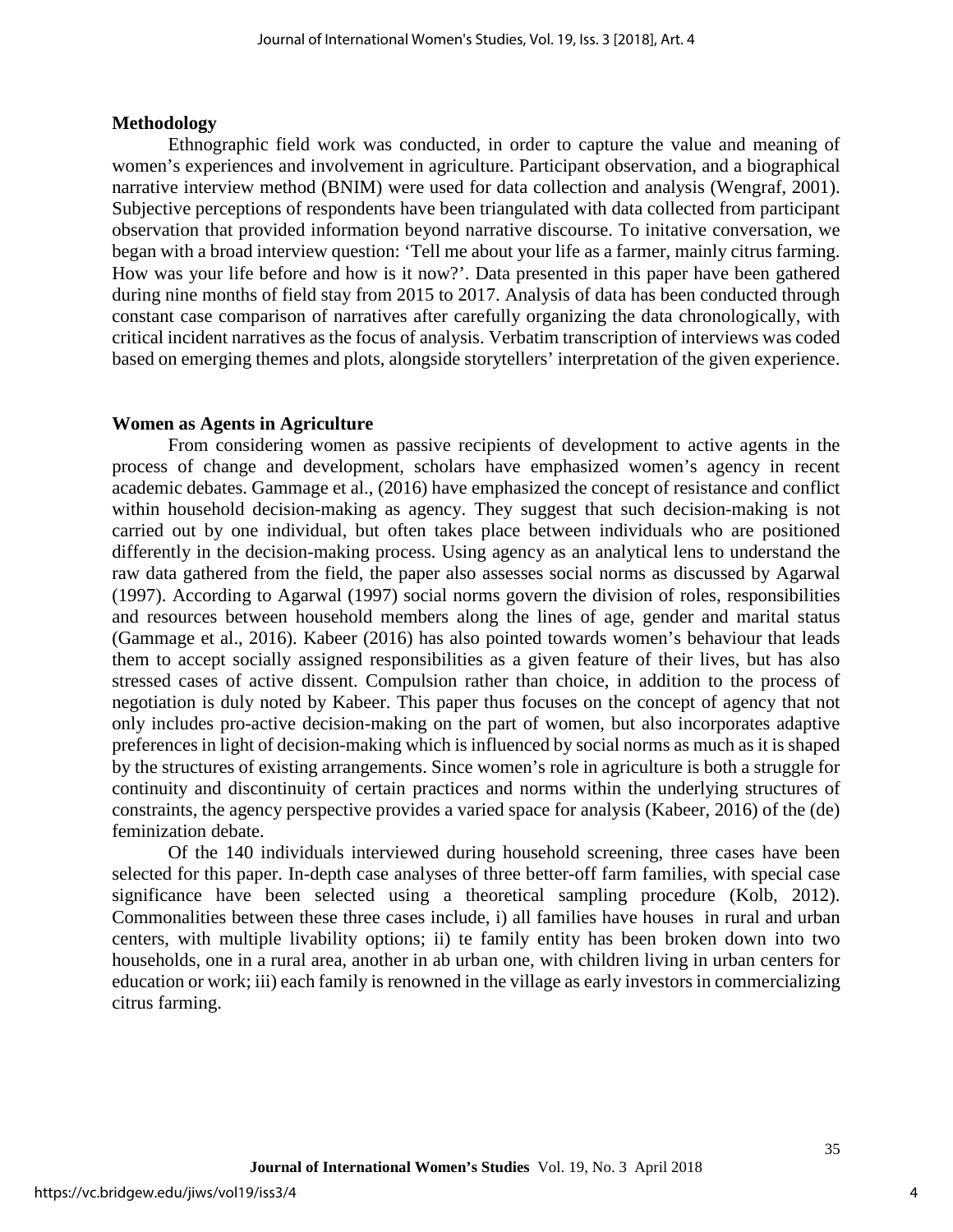## **Discussion**

## *Gendered division of labour in agriculture*

Labour allocation that points towards differential time-use, unequal work patterns, and hierarchy of work, have been used as factors by scholars (De Schutter, 2013; Zhang et al., 2006; Deere, 2005; Barrientos et al., 2005; McMurry, 1992) to explore the trend of (de) feminization. Who does what in agriculture is the basis for exploring the gendered division of labour. In this paper, agriculture has been broadly categorized under four production domains, in which the gender-based division of labour has been further assessed.

|                                                                    | Household 1       |                        | Household 2       |                   | Household 3       |                        |
|--------------------------------------------------------------------|-------------------|------------------------|-------------------|-------------------|-------------------|------------------------|
| Type of work                                                       | Male              | Female                 | Male              | Female            | Male              | Female                 |
| Cereal                                                             |                   |                        |                   |                   |                   |                        |
| Supervision                                                        | $\checkmark$      | $\sqrt{}$              | $\sqrt{}$         | $\sqrt{}$         | $\checkmark$      | $\checkmark\checkmark$ |
| Post-harvest                                                       | X                 | $\sqrt{\sqrt{2}}$      | X                 | $\sqrt{\sqrt{}}$  | X                 | $\sqrt{\sqrt{}}$       |
| Citrus                                                             |                   |                        |                   |                   |                   |                        |
| Land preparation, plantation                                       | $\sqrt{\sqrt{2}}$ | $\sqrt{\sqrt{2}}$      | $\sqrt{\sqrt{2}}$ | X                 | $\sqrt{\sqrt{2}}$ | X                      |
| Watering                                                           | $\sqrt{\sqrt{2}}$ | $\sqrt{\sqrt{2}}$      | $\sqrt{\sqrt{2}}$ | $\checkmark$      | $\sqrt{\sqrt{2}}$ | X                      |
| Mulching, weeding                                                  | $\checkmark$      | $\sqrt{\sqrt{2}}$      | X                 | $\sqrt{\sqrt{2}}$ | X                 | $\checkmark$           |
| Apply fertilizer                                                   | $\checkmark$      | $\sqrt{\sqrt{2}}$      | $\checkmark$      | $\sqrt{\sqrt{2}}$ | $\checkmark$      | $\sqrt{\sqrt{2}}$      |
| Prepare Bordeux paste, spray<br>insecticides                       | $\sqrt{\sqrt{2}}$ | $\sqrt{\sqrt{2}}$      | $\sqrt{\sqrt{2}}$ | X                 | $\sqrt{\sqrt{2}}$ | X                      |
| Cutting and trimming                                               | $\sqrt{\sqrt{2}}$ | $\sqrt{\sqrt{2}}$      | $\sqrt{\sqrt{2}}$ | $\sqrt{}$         | $\sqrt{\sqrt{2}}$ | $\checkmark$           |
| Harvest, selling                                                   | $\sqrt{\sqrt{2}}$ | $\sqrt{}$              | $\sqrt{\sqrt{2}}$ | X                 | $\sqrt{}$         | $\checkmark$           |
| Livestock                                                          |                   |                        |                   |                   |                   |                        |
| Fodder collection                                                  | $\checkmark$      | $\sqrt{\sqrt{}}$       | $\sqrt{}$         | $\sqrt{\sqrt{2}}$ | X                 | $\sqrt{\sqrt{2}}$      |
| Prepare $Kudo^{-5}$ ,<br>milking,<br>feeding, manage dung          | $\sqrt{ }$        | $\sqrt{\sqrt{}}$       | X                 | $\sqrt{\sqrt{}}$  | X                 | $\sqrt{\sqrt{2}}$      |
| Vegetable                                                          |                   |                        |                   |                   |                   |                        |
| Prepare soil, planting, watering,<br>mulching, weeding, harvesting | $\checkmark$      | $\checkmark\checkmark$ | X                 | $\sqrt{\sqrt{}}$  | X                 | $\checkmark\checkmark$ |

| Table 2. Gender-based division of labour in agriculture |  |  |  |
|---------------------------------------------------------|--|--|--|
|---------------------------------------------------------|--|--|--|

Source: Field based interview surveys and narrative interviews, 2016

Table 2 presents the breakdown of major agricultural work under each production domain. Since these households are the first households in each pocket area that started earning high incomes from citrus farming, the agricultural transition has resulted in less household labour needed in cereal crop production. These households use outside labour to work on remaining lands that still cultivate maize, millet and paddies. Since cereal production is not new to the labourers, the supervisory role in cereal production is considered to be minimal. Usually the role of women

<span id="page-5-0"></span> $\overline{a}$ <sup>5</sup> *Kudo* is a feed prepared by cooking combination of flour in boiling water. This type of feed is fed to milking cows.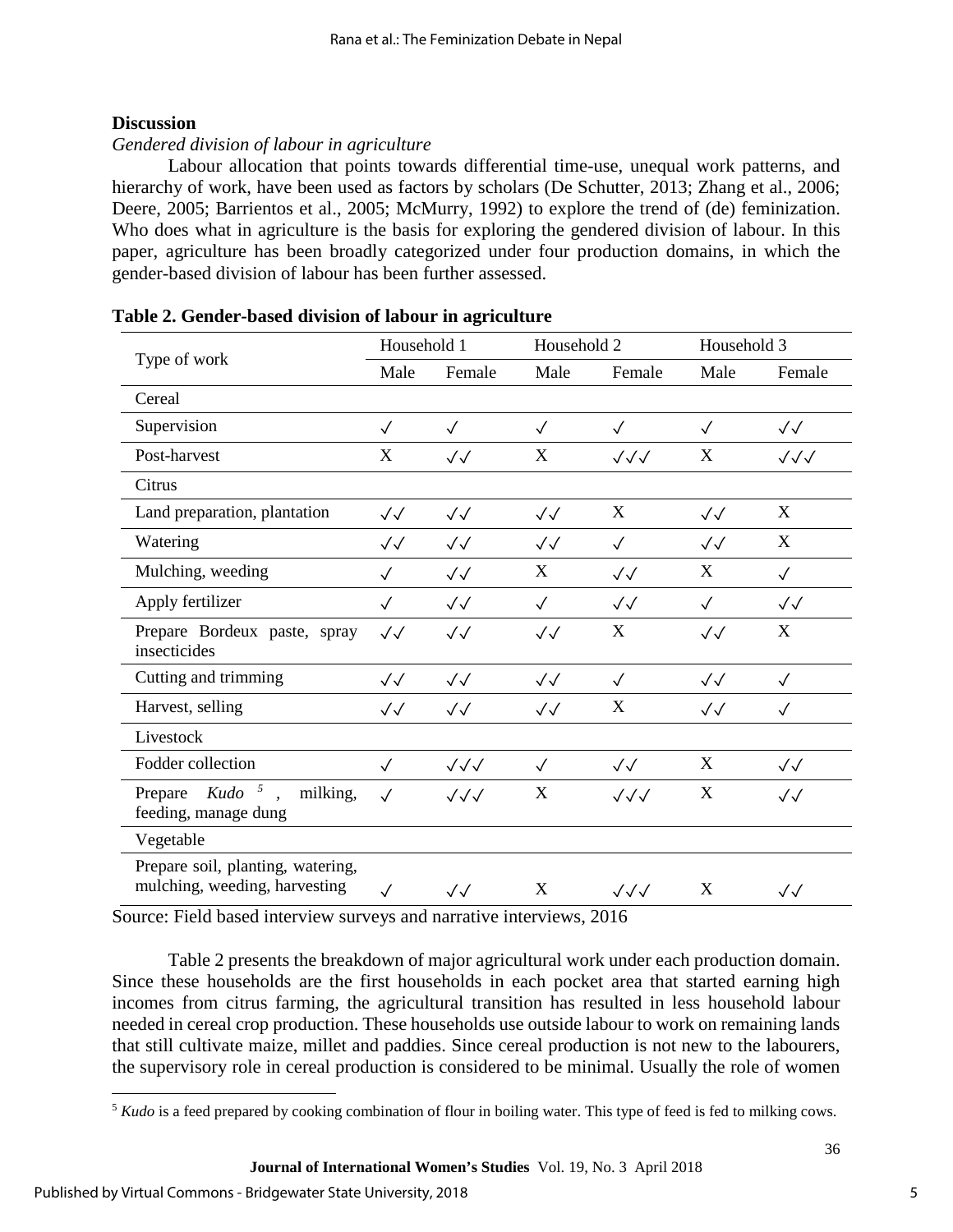household member during cereal production and harvesting includes preparing food for the labourers, but in these three households the role of food preparation is also allocated to women labourers. Thus the workload of women during cereal production is similar to that of their male counterparts. However, post-harvest activities are found to be entirely the role of female farmers. Post-harvest activities for millet include drying, threshing, winnowing, storing, and cleaning. Allocation of time for drying and winnowing of millet as per the weather condition is considered as the responsibility of women. Preparing *jaand rakshi*, a local drink made out of millet, is also the responsibility of women in H2 especially during the festival season. The father-in-law on the other hand independently prepares local drinks for his own daily consumption. The other two households don't belong to the drinking caste; therefore, they use millet only for household food consumption or for preparing feed. Post-harvest handling of maize mainly includes of storing, shelling, and removing corn from the cob. As women are culturally responsible for preparing food, and feeding the family on a daily basis, by default women take the responsibility of allocating grains for post-harvest handling. Male members of the family provide their labour, post-harvest only if assistance is asked. Such situations usually occur when the weather conditions changes instantly, or when women have to leave the household premise for community meetings.

Stark differences in household labour use can be found in work related to livestock and vegetable farming. Labour work for these activities is solely the responsibility of women. Occasionally, H1 and H2 use outside labour to ease their work, with some support from their male counterparts or another male member present in the family—the father-in-law in the case of H2. Like cereals, vegetables and livestock are not considered to be market-oriented commercial crops by these households. Although livestock and some vegetables are occasionally sold in the market for cash, these families still consider livestock and vegetables to be produced for the purpose of household consumption. Large livestock such as buffalo and cows are used for milk and manure. These cattle are sold and replaced by other milking cattle when needed. Small livestock such as goats, chicken and pigs are raised to feed the family, and when the livestock is butchered then part of the meat is sold in the village which provides partial cash to the family. Although vegetables and livestock have income earning potential, these production domains are not considered cash oriented as compared to the citrus crop which is regarded as the cash crop by each household member. Work allocation in both vegetable and livestock shows similarities within and between cases with less men engagement in both activities.

Intra-household labour allocation in citrus production is balanced by higher male engagement in fewer citrus farming activities, and higher women's engagement. In the case of citrus farming, the use of wage labourer is also common among these households unlike with livestock and vegetable farming. In H1, responsibility of citrus is almost equally divided, with women's more labour work in weeding, mulching and application of fertilizer. The work pattern of male members from H2 and H3 in citrus farming is identical, except for cutting and trimming. For both households, citrus related work is mostly done by men, except for mulching, weeding and application of fertilizer where women's work is more in all three cases as shown in Table 2. Except in the case of H1, men solely perform the task of land preparation, plantation, preparing Bordeaux paste and spraying insecticides. The division of labour shows a pattern of work allocation, illustrating two distinct cases—one in which a woman farmer is equally active in citrus farming, and another where a woman farmer is active but under the supervision of her male counterpart. Gender based task division within citrus farming is associated with the level of skill needed to perform the task, resulting in either more men or women's involvement in performing a particular task.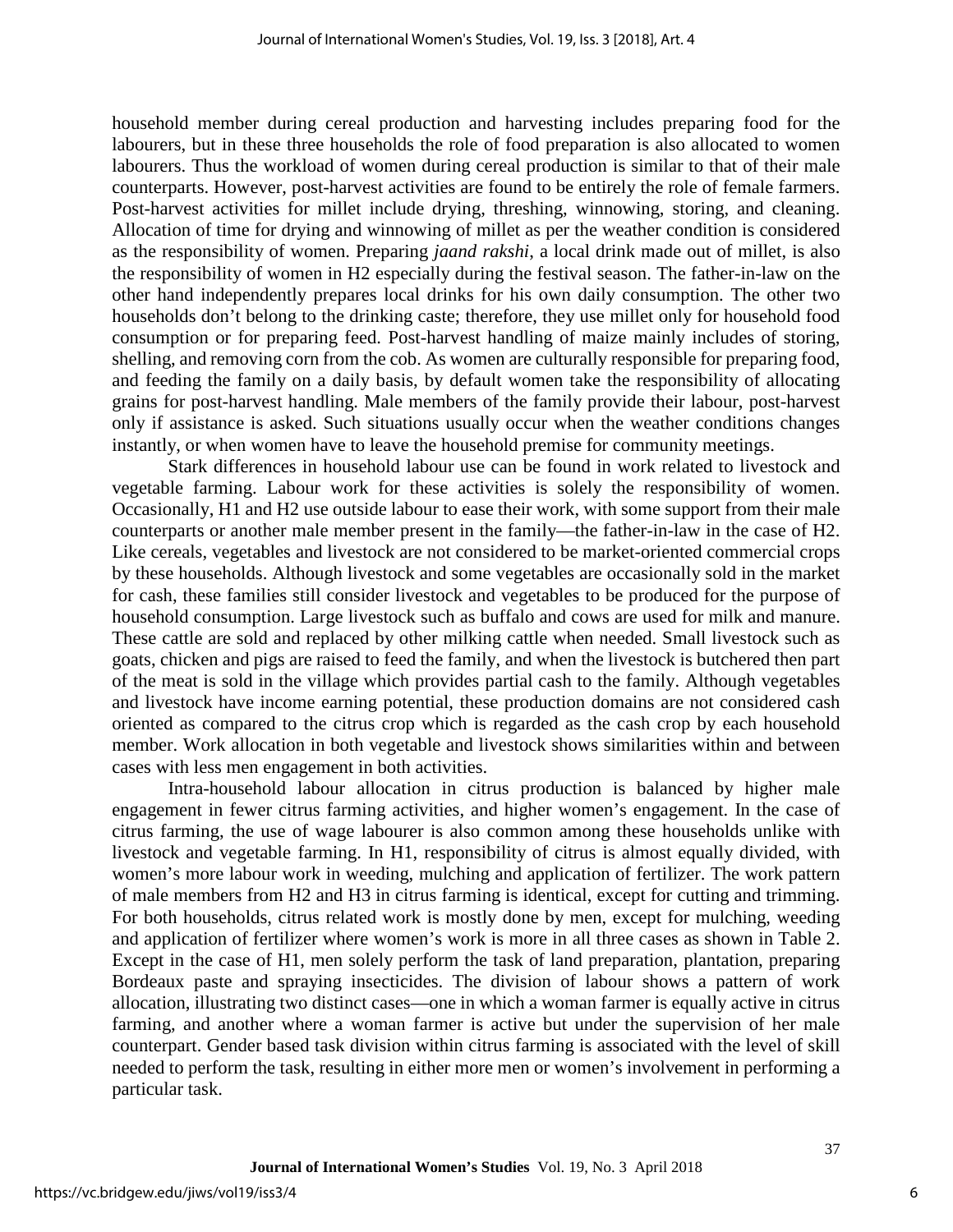#### *Gendered patterns of crop and livestock ownership*

Since legal ownership of crops and livestock is not applicable, for this paper, ownership is determined based on day-to-day management and supervision of work, decision-making regarding buying and selling, and use of farm income. Women's management of certain agricultural plots and their control over crop choice (de Brauw, 2015) is an indicator of intra-household decisionmaking in agriculture. As per the division of labour in agriculture presented in Table 2, a slight inclination of women's engagement in cereal, livestock, and vegetable production can be found with significant involvement of men in citrus production. Gender bias in day-to-day management and supervision in agriculture as presented in Table 2 is in line with researchers who pointed out that men focus on newly introduced market prominent crops, while women are responsible for traditional food crops (Adhikari-Thapa, 2013; Elbehri and Lee, 2011; O'Laughlin, 2008). Women farmers consider themselves equally responsible for ensuring timely cereal crop production and harvesting. Women's narratives on cereal crop management is mostly associated with a reduced burden of post-harvesting of cereal as a result of an increasing number of local mills. Women's focus on changing household work over the years for food preparation emphasizes on women's embedded traditional role in contrast to that of men.

While women continue doing work previously done by women of earlier generations, men have left behind traditional agricultural work that was conducted by an earlier generation of men. However, men have inherited agricultural work associated with citrus farming that was first introduced by their fathers a few decades ago. As cereal is not sold, the question of income earned through cereal production does not arise. However, cereal is occasionally used as a tool for barter by women in return for an exchange of labour. In H2 and H3, women either provide grains or local drink to women labourers who assist them in the menial tasks of occasional weeding and hoeing. Instead of giving hard cash, a few hours of work are managed by utilizing the available household resources. For such exchanges, these women don't feel it necessary to ask their husbands for permission. However, in the case of hiring labourers for cash, the wives feel they must consult with their husbands. Like cereal, these households rarely sell potatoes, onions, soybeans, cauliflower, spinach, milk, or eggs. These products are usually consumed to enhance the family diet. Only occassionally have these households sold these products when there was surplus production. The potentiality of commercial farming of potatoes and chillies is also considered by H3, but the aspiration of commercial farming is expressed only by the husband who is eager to diversify agricultural products. In the case of selling and buying livestock, except for H1, women from other households rely on their husbands' approval. "How can I sell buffalo and goats, that includes lots of money, so *dai* handles selling and buying of livestocks although I tell him when and why we should sell it" expressed women from H3. Just like the selling of buffalo that includes of transaction of large sum of money, citrus is also sold solely by men. Women from H3 shared that she sometimes sells a small amount of citrus or milk products when she needs immediate money, especially when her husband is not around. Although day-to-day management and supervision of agricultural work is mostly in the hand of women, decision-making on the use of cash for all types of production is in the hand of male members. As shared by one of the women, only a small amount that is negligible is obtained by selling agricultural products. Such amount is then used to recharge their cell phones, buy sweets or snack for young kids and guests, or provide pocket money to their children.

Although small in amount, the money that women manage to acquire provides them a sense of independence as they are capable of performing day-to-day behavior that is not constrained by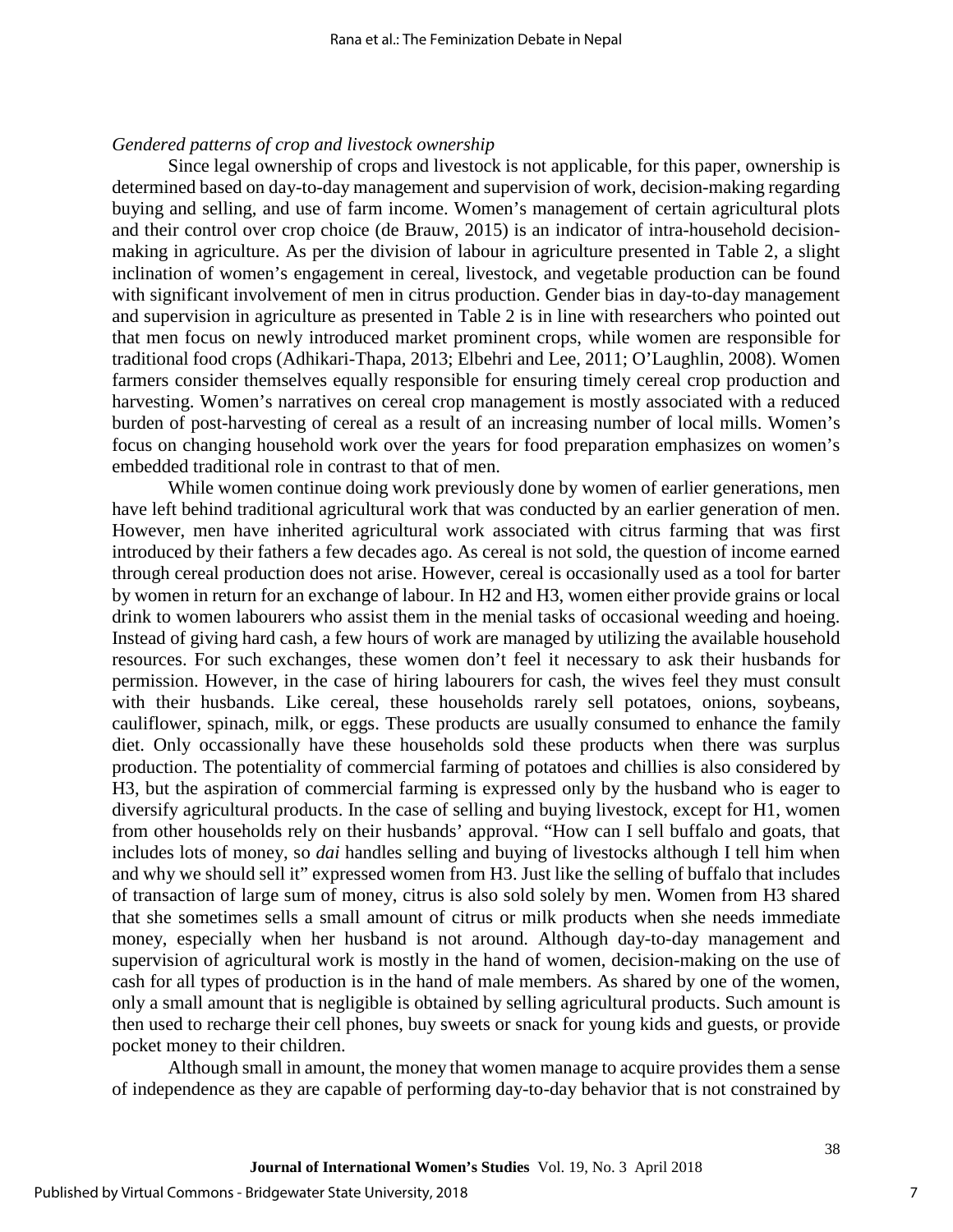financial measures. The term that is often used by women to suggest their lifestyle includes of *'ghar-byawahar'* or household behaviour which not only includes daily agricultural tasks and food preparation, but also social networking and relationship-building, for which at least a minimal flow of cash is a necessity. Despite acknowledging the importance of cash in maintaining their day-today lifestyle, the entrepreneurial tendency in agriculture is in stark contrast between women from H1 and the other two households. While men's conscious effort to become engaged in citrus production and its management is well-recognized by both men and women from each household, women from H2 and H3 are less enthusiastic about their own involvement in either citrus commercialization or other cash crop farming. Men's role in citrus production is emphasized during daily conversations, which is often followed by praise and appreciation for their engagement in managing the orchard. While the woman farmer from H1 asserts her initiative to expand the citrus orchard, the women from the other two households glorify their husbands' achievements.

The women from H1 represents a rare case in the study site, while the other two cases are representative of a more common scenario of women's involvement in citrus production. Despite women's engagement in citrus production as presented in Table 2, the role of men in citrus production is much more pronounced in most of the households as in the case of H2 and H3. Given the household work in agriculture, it can be argued that feminization is predominant in the cereal and livestock/vegetable domains, while less so in the market-oriented citrus crop. In this regard, if citrus is a men's crop, and remaining crops are women's crops, women tend to spend their labour in men's crops, while men hardly contribute their labour to women's crops as has been demonstrated also by other researchers (Adhikari-Thapa, 2013; Boserup, 1970). As recalled by the woman in H3,'I sometimes look around during citrus plantation and harvesting, but only when *dai* (referring to her husband) has to leave for some emergency work [...] when he gets back he tells me that I can leave as he will take care of it'. While sharing this experience, she narrates the story with a laugh, and further suggests that she can then feed the buffalo who were left hungry for hours while she was working at the citrus orchard site. Women's supervision is thus limited in citrus production in case of H2 and H3 where men's presence automatically shifts the control over citrus plot to their husbands.

#### **Women's narratives of agricultural work**

The way in which stories unfold shows how and why crops/livestock have became men's and women's domains in the three cases. Comparing their own varied involvement in the various agricultural domains, women farmers rationalize their choice and behavioural patterna based on how they have lived their own lives. Given the opportunities and life circumstances, women farmers illustrate their changing agricultural engagement as necessitated by situations on the one hand, and as an active process of negotiation to ease one's life, on the other. Through their life histories, and self-reflections of their perceptions of societal norms and values, the narrative patterns in all three cases (despite variations) raise concern over the allocation of agricultural responsibilities and how this allocation affects women's lives.

The citrus crop in the study site is not only a source of income but also is symbolic to local identity, pride and respect. The branding of crops by citrus farmers and citrus cooperatives has helped to popularize Junar with a special identity; thus, 'Sindhuli' has become a geographic space of good quality Junar within the marketplace. Within this social space of the citrus market, citrus occupies a central position in agricultural modernization and commercialization with the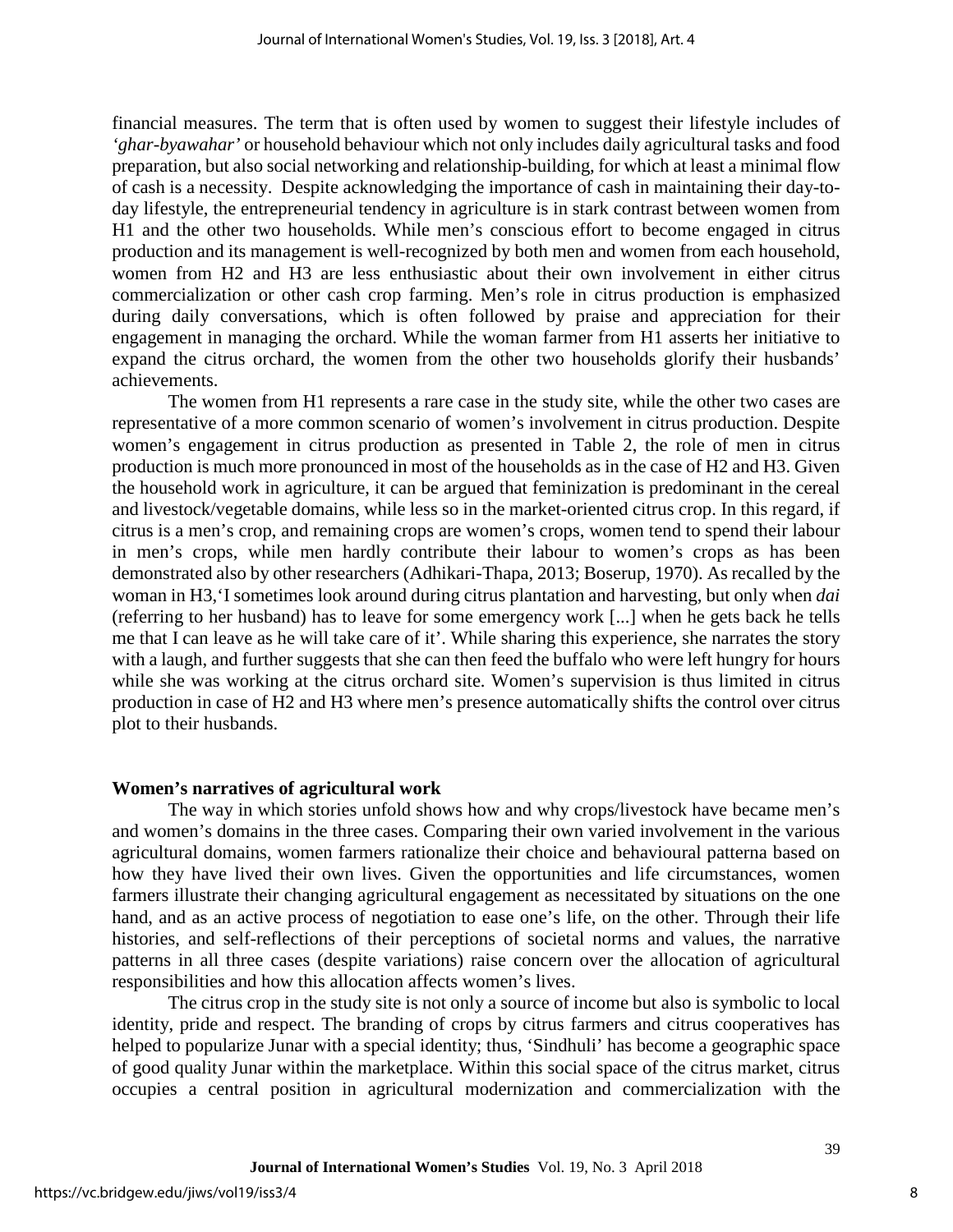government initiative declaring Sindhuli as Junar zone (Paudel, 2016). The identity of farmers as "large citrus farmers" thus holds high social positioning within the agricultural context. Women's narratives about their agricultural engagement and self-proclaimed identity as citrus farmers thus becomes imperative in understanding the context of feminization in the study site. Heterogeneity presented in the stories of women farmers involvement in agriculture demonstrate individual agency exercised by women farmers within the existing structures, along with the process of acting out agency that lies within, either individually or collectively.

For example, Maya and her husband worked, struggled and together transformed their land and their own roles, for citrus cultivation from the early stages of plantation. They never migrated, and both considered farming as their core occupation. She started transforming rather than conforming to stereotypical gender norms and also towards her reproductive role to engage herself more in citrus farming. Maya presents her story of involvement in citrus as follows:

"I gave birth to my first daughter when I was 17. After I had already given birth to five daughters, I went for *Junar* training in Kirtipur. My youngest daughter was only 15 months old. Villagers used to question me then, saying why is she leaving her infant behind, what if she dies? But I left, *nani [female child:referring to the researcher]*. I told my husband to take care of the child. My mother-in-law was also alive then so I left. After the training, I realized that the way we had planted trees were not right. That's why so many trees died earlier. Then we started planting it like we were trained [...] *Nani,* during the training, those Japanese and Nepali women asked us whether we had done family planning. She made us think about our reproductive role. She said if a family wants a child, it's the woman who has to take the responsibility for nine months and more. Then I told my husband to do family planning. But he did not agree. So I thought I should do it myself […] I already had a good number of children, five daughters, why would I want another child. We were told that many people don't even have more than two children. We being a frog in the pond didn't know about life that existed outside of the village. Then I thought deeply and told myself 'even if people mistreat me, I won't try to have a son anymore'. So I did it. Without telling anyone. Then I started realizing more that women should not confine themselves in the household. I started working in citrus production more than ever before. [...] If we could earn more money, we could educate our children. So I never let my daughters cut grass, I took the burden myself. And constantly asked my daughters to focus on study, while I worked to earn money for their education." (Maya Kumari, 56)

Maya's narration of this critical incident in her life raises issues of negotiation of reproductive norms and societal expectations of her as a mother, in opposition to her aspiration to travel and learn. The way she was able to make decisions about her mobility despite opposition from villagers, or lack of consent from her husband regarding her reproductive role, shows Maya's individual willingness to do something that she valued. With five daughters, and not a single son, Maya constantly feared being replaced by other women who bore sons. Maya turned this fear was turned into an asset: she convinced her husband to transfer land in her name, since she had already borne five daughters. This transformation in her behaviour was due to her increased consciousness and awareness after she had the opportunity to go to Kirtipur for training. After returning, she also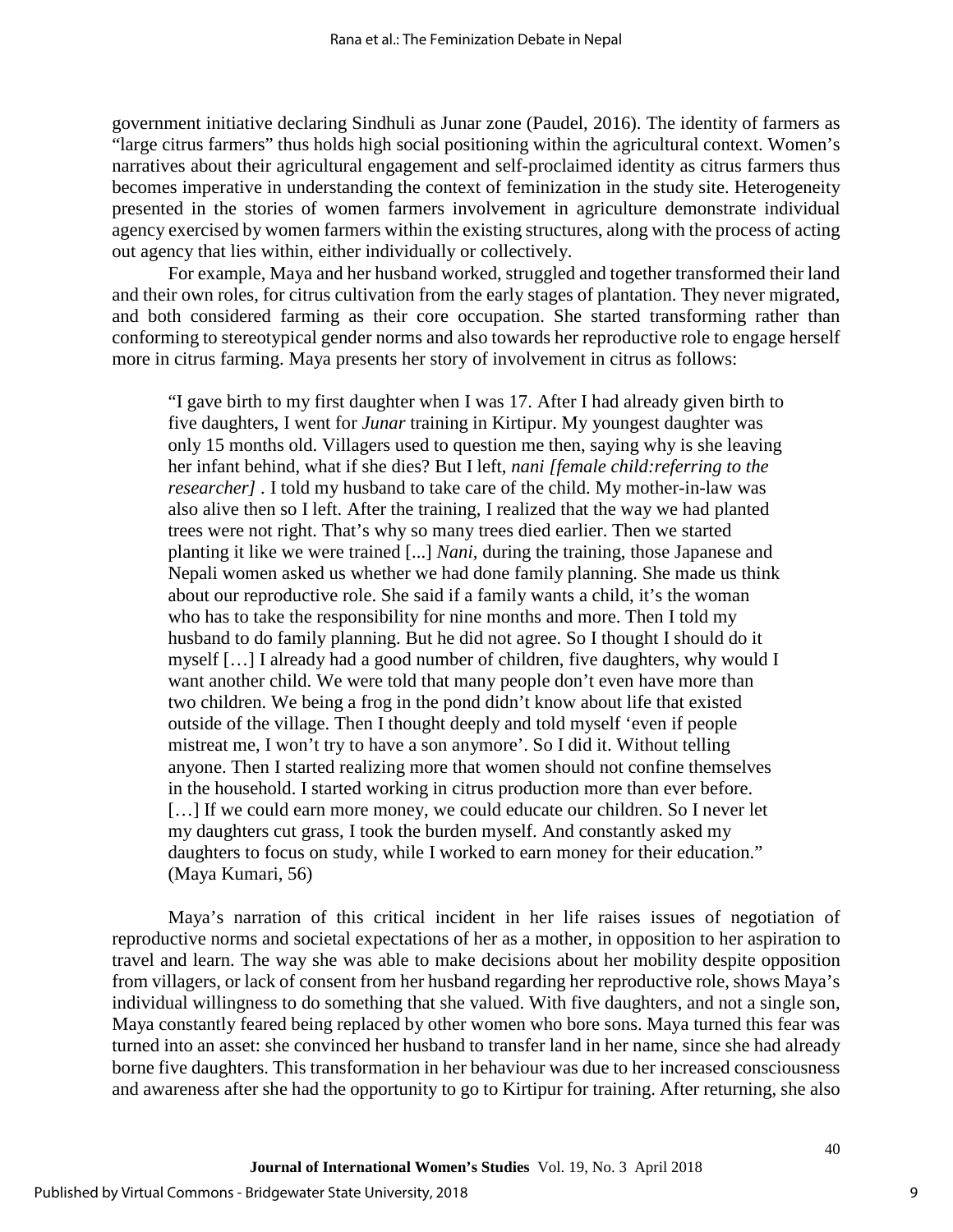tried to convince her husband to engage in family planning, but his reluctance led her to take control of her own body. Without informing her husband, she went through the birth control procedure. Challenging the dominant societal and family norms over son preference, and the status given to women who bear a son, she persisted in enhancing her economic status, and focused on her daughters' educations. Comparing her life with that of other women in the village, she further asserted that unlike other women who comply with what others have to say, she relied on her own will to change her life for a better future. Despite undergoing through both societal as well as family pressures, Maya persisted and became an agricultural entrepreneur.

Ranjana and Suku on the other hand, gave education as their reason for not knowing enough about citrus farming. They compared themselves with their husbands' know-how in citrus farming and suggested that they knew nothing about citrus plantation. Field observations and their work narratives, however, suggested differently. Despite of their lack of practical involvement in planting, preparing Bordeux paste and spraying insecticides, they had theoretical knowledge about how these tasks should be done. With some hesitation they could explain the procedures. During the agricultural season, these women would accompany their husband and perform such tasks as supervised by their husband. Since their husbands were more actively involved in the citrus crop and took control over certain activities on the citrus farm, they felt more comfortable referring their husband as a knowledgable citrus farmers. Ranjanas' narration shows her reluctance in citrus farming, but she proudly tells her story of acquiring the skills of cutting grass, and her struggle to learn farming techniques after her marriage.

"My father was in Nepal army, so we travelled with him most of our childhood. Due to traveling from one place to another, I did not know anything about farming. When I got married, we had to work in the fields, plant maize, millet, paddy and cut grass for buffaloes on a daily basis. Many times I had even cut my hand while cutting grass, as I was not used to it. My in-laws used to complain about it every time. But in two years I learned everything." (Ranjana, 42)

Both Ranjana and Suku segregate their work within the confines of the household as the responsibility of a woman, while earning money and taking care of household expenses, including children's education and buying household goods [cooking oil, rice, spices, soaps…] as the responsibility of their husbands. As per their narratives, household responsibilities included cooking, dish cleaning, washing clothes, preparing feed and fodder, milking cattle, dung management, carrying manure, vegetable farming, managing water for daily use, and the use of cow dung paste to clean the house. These responsibilities are described as women's roles within the prevalent societal norms. Unlike Maya, these two women constantly strived to fit into the predominant role of women, to maintain society's expectation of them. Due Ranjana's mobile lifestyle in the early stage of her life prior to marriage, she had little knowledge and skill in farming. Based on Ranjanas' narrative, it can be interpreted that even cutting grass, which is considered one of the easiest and simplest work by every farmer, was not simple for her at one time in her life. Like Maya, who exerted her agency to learn about citrus farming, Ranjana too persisted on learning traditional agricultural skills. 'I still remember how I used to cry every day when I first got married. I knew nothing about farming, but after marriage, my day-to-day life revolved around farming. [...] It's strange to remember the past' asserts Ranjana. Ranjana's determination and hard work in learning the ways of traditional farming, while her reluctance to own citrus farming as her work, posits a question regarding socio-cultural mindset and expectation of women's integration into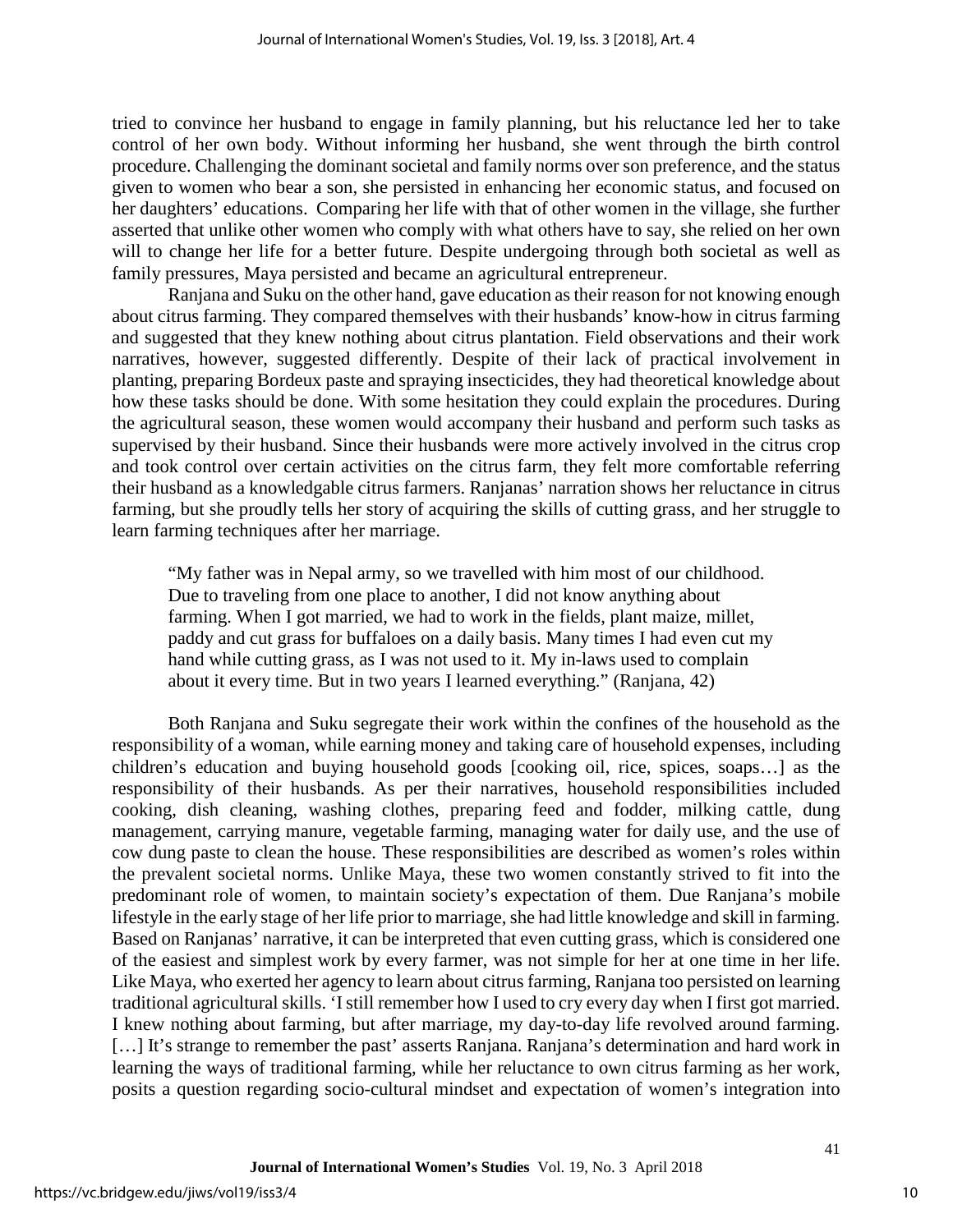citrus farming. After working and living for years in Kathmandu, her husband came back to the village and became engaged in citrus farming. First, he earned money from the inherited citrus orchard, and then started planting new saplings on land, which earlier cultivated maize and millet. While learning traditional farming was considered a skill necessary for women to survive in rural areas, neither Ranjana nor her family members considered it crucial for her to learn the techniques of citrus farming. Citrus farming was considered an additional agricultural task that was initiated first by her father-in-law and later by her husband who inherited the citrus trees. Socially, it was acceptable for women not to know the skills and techniques necessary to grow and harvest citrus. Skills regarding traditional farming were, however, considered to be an asset for women living in rural areas. Not knowing traditional farming skills resulted in day-to-day pressure as experienced by Ranjana. Her son on the other hand was never pressured to learn traditional agricultural skills:

"If I leave home for a few days, then there will be a chaos. *Dai* does not do anything in the house. He sometimes cooks, when I am not around. Sometimes helps in the kitchen when there are guests. But besides that he does not do anything. Especially when it comes to carrying loads, manure, he wouldn't even touch it. Other men do it in the village, but no […] not *dai*. His parents didn't let him work at all in the field. So he didn't know anything about farming. Later, when he came back from Kathmandu after carpet business failed […], he started getting engaged in citrus farming. (Ranjana, 42)

Ranjana recalls that the orchard was looked after by her father/mother-in-law. At that time, taking care of the orchard was not difficult once planted, since they did not practice modern, scientific management of the orchard. 'Six to seven years back, many fruits used to get wasted as there was less market, and labour costs for portering was much higher' explains Ranjana. Ranjana's narration reiterates the generational inheritance of the citrus farm by the son once the citrus market expanded. The farm, which was once developed by her father-in-law, was later enlarged by her husband. Suku's story also reflects the inheritance of the citrus orchard by her husband, and her relatively minimal involvement in citrus plantation related decision-making. In both the families, husbands also worked as local citrus traders. While other agricultural activities were an inherited responsibility of women in farm families, citrus responsibilities were taken over by men who returned back to agriculture when they realized they would earn both a higher income and also respect. Given their husbands' significant presence in citrus farming, in spite of their labour contributions, women tend to undervalue their work in the domain of citrus production. In addition to ownership and decision-making regarding citrus farming, women's narratives also emphasize the importance of mobility for being able to actively participate in the citrus market that not only includes of local space of citrus production but networks of citrus market development.

According to Suku and Ranjana, their husbands are constantly on the move. *'Hiddul garirakhnu huncha'* is a phrase often used to suggest their husbands' circular mobility—physical movement from one place to another, mostly from their village to the Sindhuli municipality. Their husbands' involvement in the local citrus cooperative, the district level citrus cooperative association and their extended social network was considered a major reason for their mobility. With the Nepalese Government's effort to modernize and commercialize citrus farming, many programs, workshops and meetings were held at district and local levels. With ownership of the bike, Suku's husband did not even have to wait for public transportation. Ranjanas' husband on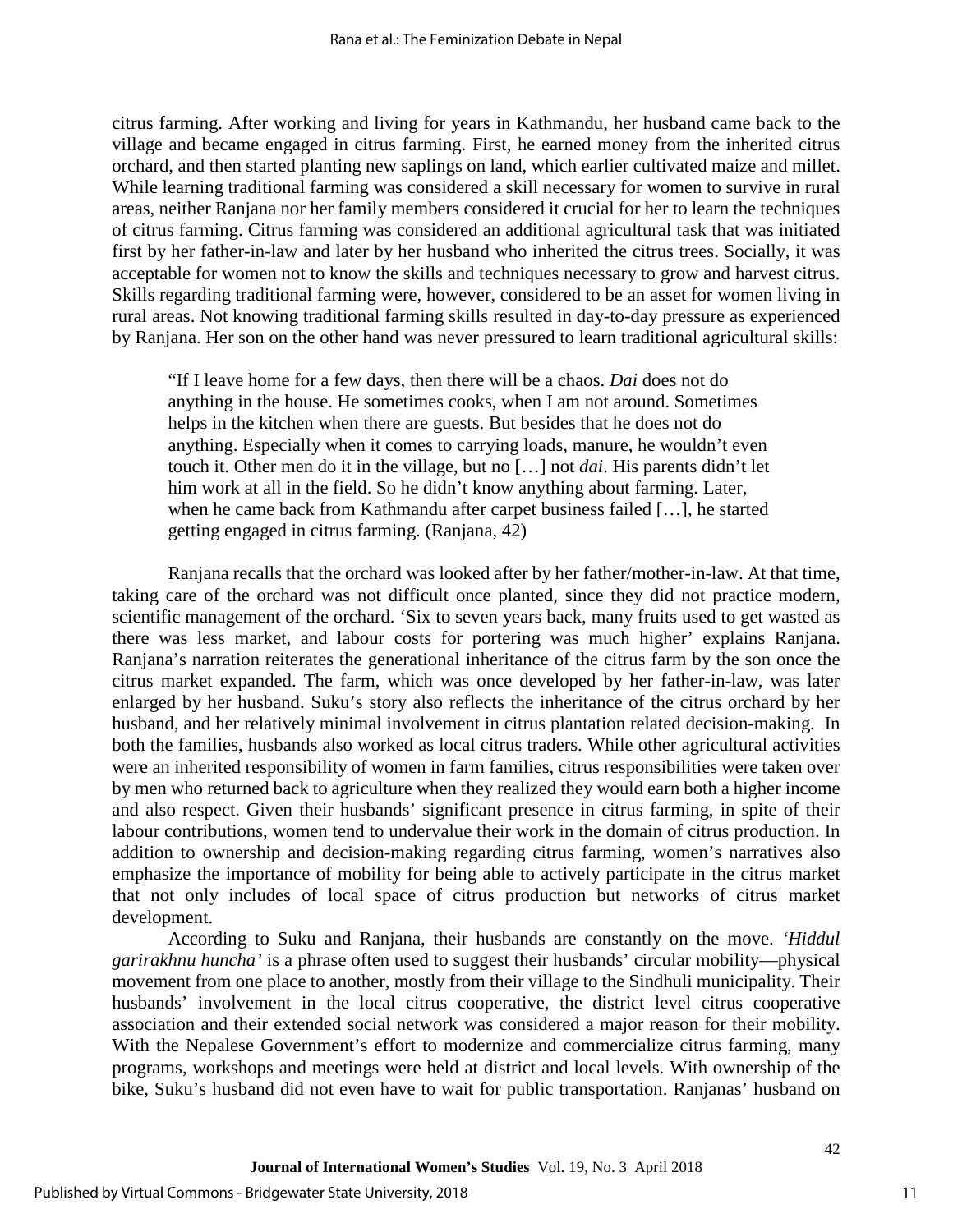the other hand had good rapport with transport operators and driver as he frequently used the vehicle. 'They wouldn't even ask for money from *dai*. May be he wouldn't even take money from me because I am Karan Koirala's wife. But I don't ask him' explains Ranjana. Maya on the other hand echoes a different story of her mobility as compared to her husband. She also compares her travel narrative with that of the dominant view regarding women and their mobility. 'Even when there was no road, and no women, except for porter class women would travel to distant places, I used to gather porters, walk for a whole night to get porters from another village, then come back to the village to collect citrus. Then early morning we would move to Sindhuli. I didn't carry the load, but I used to go with them' assets Maya. She interprets her involvement as a move to rectify her husband's less enthusiastic involvement. She recalls that her husband would rather sell citrus at the farm-gate price, rather than go to the market and sell it for higher prices. She did not agree with his views, however, and decided to take the lead by herself. 'I decided to go although it was not usual for a woman to travel long distances, and he said ok. We didn't have much argument about it' recalls Maya. Reflecting on her residency in Sindhuli, she further adds:

"When I was a chairperson in the cooperative I used to live in Sindhuli [...] for about two years. We have a house there too. Earlier our children lived there while they were in school. At that time I used to sell *Junar* from there. But goats and cattle were in dire condition here. Nobody looked after it properly. I then came back. *Bua* (refering to her husband) could not manage it all alone, so who else could help him. Labourers don't do such work. These household works need to be done by ourselves. There is no choice otherwise. We need manure. Farmers cannot do without it. So I came back. That cooperative still sends me letters, and asks me to join the cooperative. Whenever I go there they ask me for advice. They consider me as a lead farmer. But we need to work for ourselves, in our own farms, isnt it? […] if we take care of livestock and manage urine and dung properly then the trees will grow faster and it will give more fruit. People here ask me sometimes […] how did your trees grow so fast?" (Maya Kumari, 56)

Ranjana shares a similar story. She lived in Sindhuli for a couple of months with her children. Later, she came back to the village, while her father-in-law and mother-in-law went to Sindhuli and lived with their grandchildren. After her return, she mentioned two major decisions that she undertook on her own initiative, one regarding reducing the number of livestock, and another giving away *khet* land to informal contractors. She reflects that compared to her father-inlaw, her husband knew nothing about farming. His engagement in livestock was non-existent. Using this rationale she convinced her husband and her in-laws to agree with her decision. These two decisions were made in order to reduce her work burden. Despite reducing the livestock, she adds 'livestock are not like trees or crops, as they are more vital than any other agricultural product. They need to be taken care of like humans. Giving food, water and time-to-time cleanliness is as necessary as that for humans'. She further explains, 'If I leave the house for a few days, then there will be a chaos in the house'. Reflecting back on the need to milk the buffalo, she explained that their kith and kin in the village, or other labourers may provide their support for one or two days, but such work is to be done by household members. Likewise, Suku showed tremendous concern for her livestock after she returned from Sindhuli. Despite of her father-in-law's presence at home, she was concerned about who might have taken care of milking, feeding and cleaning the cowshed. In the following narrative, she stresses the multi-local household responsibilities, and the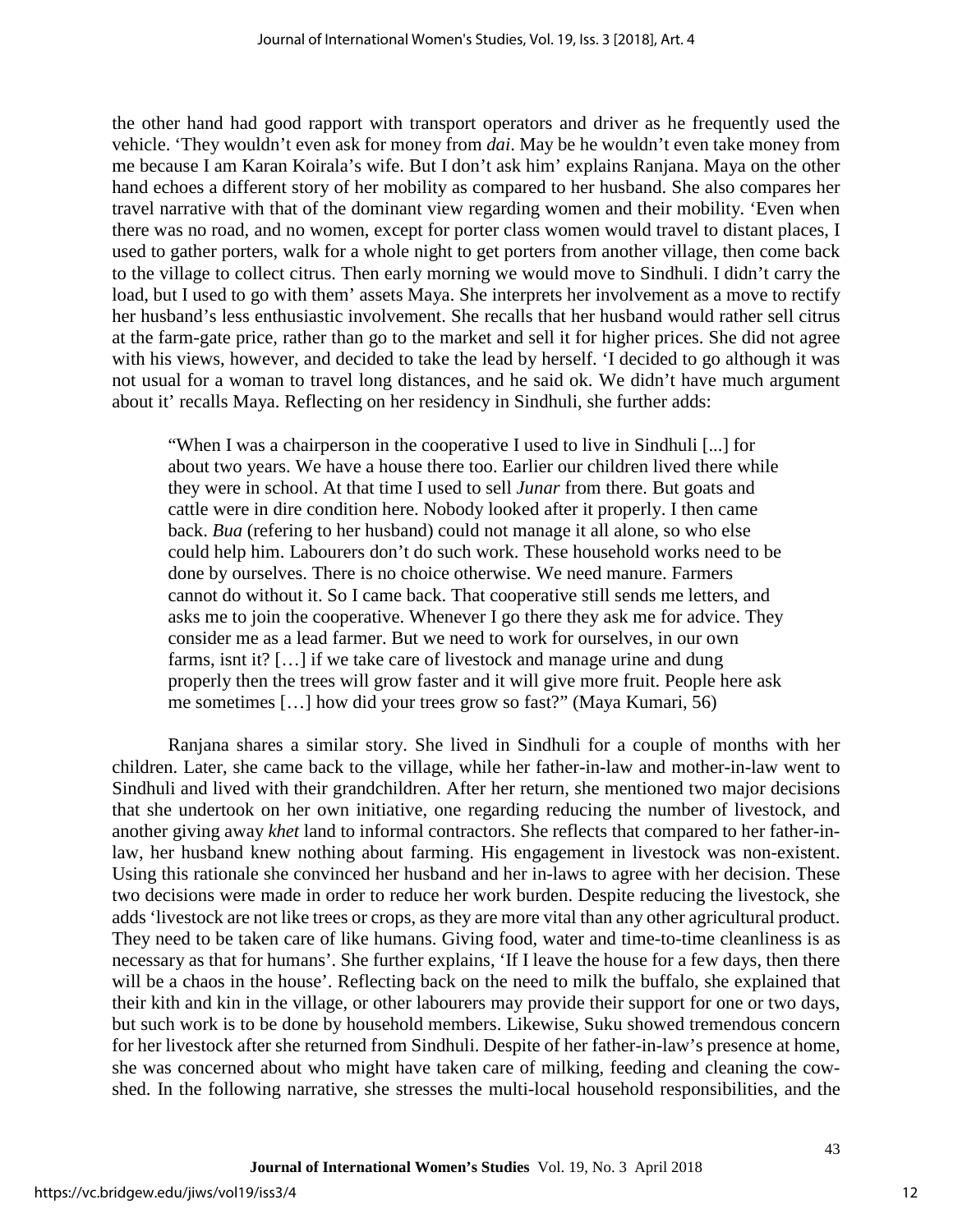possibility of living in urban areas, but provides her reasoning for choosing to live in the rural household:

"*Dai* proposed to live in Sindhuli, with our children. But I myself decided not to. What can I do in Sindhuli? Besides sitting idle, and getting bored watching Television […] I go with *Dai*, and live for few days with our daughters. They keep on asking me to come live with them so that I can help them in cooking. But whenever I am there I am more worried about home. I am constantly thinking about whether the buffalo have been fed or not, whether they have been milked or not. The only thing that I know well is to cut grass, so I keep thinking about cutting grass. If I don't do it for a day then I feel incomplete. Now we don't have as much cattle as we used to before. But one cattle is important [...] We are farmers so we need cattle manure. Fertilizer that we get from the market is not good. But if I leave then who will look after the cattle? And manure is needed even for *Junar*. Without proper manure the fruits will not grow properly, then how can we sustain?" (Suku Maya, 42)

Her story, like that of Ranjana, raises the responsibility of cattle rearing and manure management. Women's reasoning explains the conditions that draw them back into the rural setting, since they are responsible for rearing livestock. The expression '*maile nagare kosle garne'*, 'if I don't do it, then who will?', is repeated in all three cases. Their narrative echoes that women don't have anybody else to hand over their work, like men do. In all three cases, replacement for women's agricultural work at household level was possible because of their mothers-in-law and/or fathers-in-law in the past. However, at present, men easily leave agricultural work, completely trusting their wives to look after household and agricultural work. However, when women have to make choices and leave behind their responsibilities and obligation, it is more challenging.

#### **Women's agency and the feminization of agriculture**

The feminization of agricultural refers to the measurable increase of women's participation in the agricultural sector (Hanne, 2015: 29). Measures used to collect data include gathering numerical data on the economically active population in agriculture; the composition of rural labour market; the labour force by gender; the share of wage labourers and managerial positions; the nature of activities shared by gender, and sex-disaggregated time-use in agriculture (de Brauw et al., 2012; Doss et al., 2011; Boserup, 1970). The measures used by economists to gather agricultural contributions, however, have not properly recorded women's agricultural labour (Joshi, 2000; Dixon, 1982). In Nepal, according to Joshi, the 1991 census data indirectly excluded women's work in agriculture by using terms such as 'head of household', 'main farmers', 'economically active', and 'primary and secondary activity', thereby skewing women's time allocations. Given this problematic definition of gendered agricultural statistics, many researchers have stated that the feminization of agriculture is not a new phenomenon, and that they are visible only because of the current method of collecting data (Dixon, 1982). Most studies on feminization have thus focused on numerical dimension; however, as pointed by Bieri (2014) feminization entails more than just numbers. Besides numbers, the notion of feminization can be indicated by women's experiences which is more significant than earlier noted by Bieri. Despite difficulties in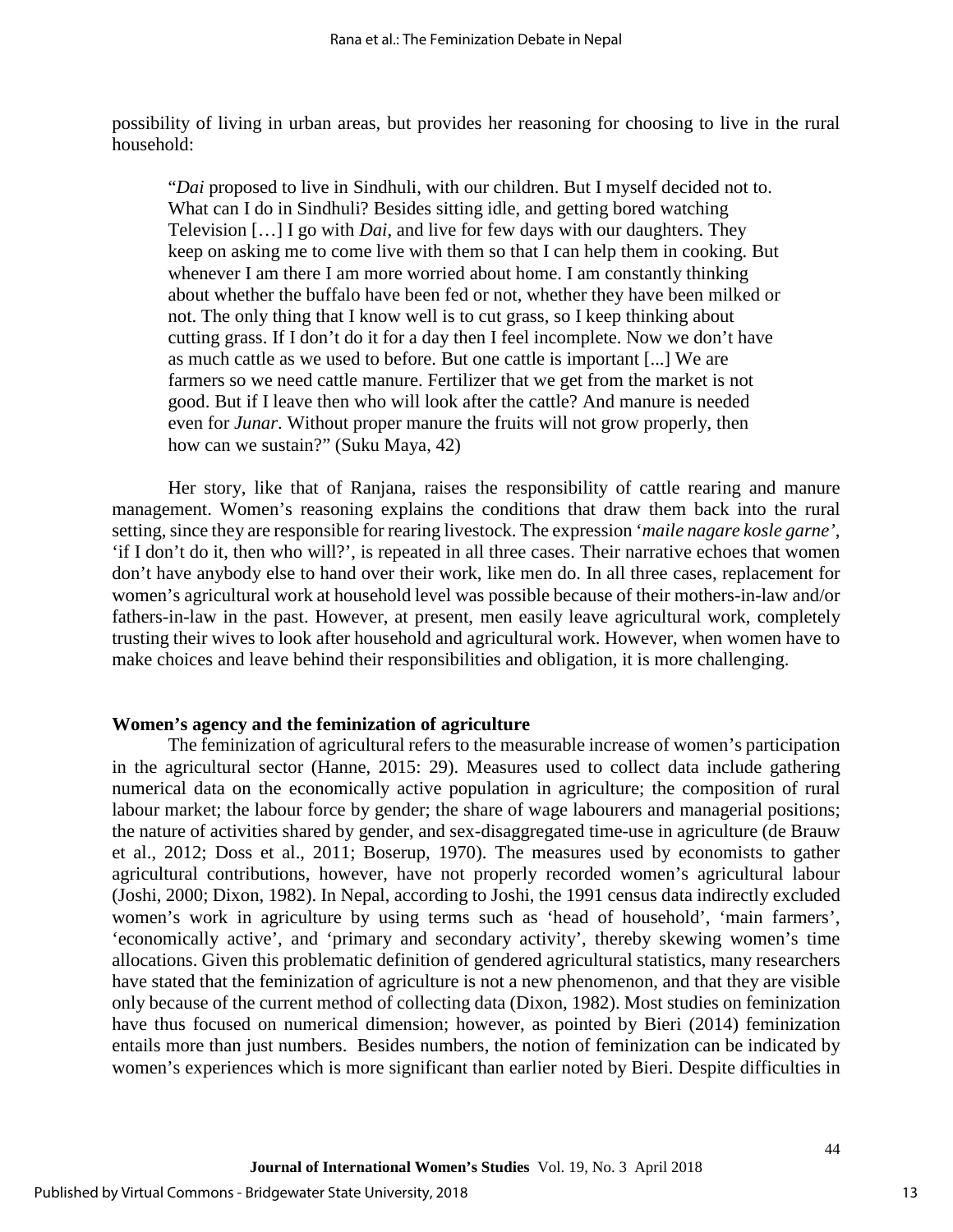gathering empirical evidence on women's experiences, it is nonetheless crucial to study women's lived experiences.

In order to study feminization through women's experience in agriculture, the current study has used agency as an analytical tool in addition to using intra-household sex-segregated division of labour and decision-making on crop/livestock ownership. Within-case and between-case comparisons were conducted to explore the concept of agency. Rather than decision-making about plots as highlighted by de Brauw (2015), inter-cropping practices which were prevalent in the study site has resulted in decision-making of the crop by gender, regardless of plots. Men's control over citrus was more evident than for other crops or livestock, as per the division of labour and decision-making. Women's narratives regarding their work on citrus farming is not as uniform as it is for their male counterparts. Due to the gendered nature of citrus ownership, the way Maya has been able to position herself as an active citrus farmer and others as wives of citrus farmer, brings forth the concept of women's agency. The sense of agency that Maya exerts and restricted agency regarding ownership of citrus by Ranjana and Suku can be interpreted as influenced by their male counterparts dominance in citrus farming. Maya, who belongs to the first generation of citrus producers has been able to challenge, transform and overcome the gendered structure of constraints over different time periods. It was her dissatisfaction with her husband's manner of taking care of the livestock that lead her to decide to return to the rural household. This reflects a strategic choice between the cost of staying in the urban household and the economic benefit of coming back. She exerts a sense of autonomy in her decisions, but also reflects adaptive preferences in her choice, which is reflected by the lack of alternative measures. Ranjana on the other hand, provides a narrative about her struggle to cope with traditional agricultural practices, yet hesitates and devalues her work in citrus farming. Ranjana shows more sensitivity while using her agency in cereal/livestock farming as compared to that of citrus. Given the family and societal pressure to learn techniques of traditional farming, Ranjana who was new to farming learnt the skills despite of hardship. However, given the existing arrangement of the intra-household division of labour, Ranjana did not feel comfortable engaging within the citrus domain of production, which is dominated by her husband. Both Ranjana and Suku indicate that the inheritance of citrus orchard is passed down from father to son, and that they are always supervised by their husband. The supervisory role of these two women in citrus farming lasts only temporarily until the return of their husbands from their travels, which automatically shifts the managerial role to them. Women's roles in agriculture as highlighted by Ranjana and Suku in particular, and also to some extent by Maya, indicate a more dominant focus on livestock. Women's responsibility towards livestock, and their habit of cutting grass on a daily basis were activities that formed part of rural women's everyday lives, which eventually limited their mobility and also their market networks associated with citrus.

Stark use of women's agency exists in all households in reducing the number of livestock to minimize their day-to-day drudgery. In all cases, the narratives suggest the importance of cattle rearing as the main reason for their engagement in agriculture at present, with their autonomous decision to return back or stay in rural household. Rather than citrus, vegetable or cereal crop production, it is the feminization of livestock production that is reproducing the role of women in agriculture among better-off farm families. Despite women's active voice in decreasing the number of livestock, the value that women gave to cattle rearing and their concern over their responsibility to do so has been reinforcing women's role in animal husbandry. The question raised by the women 'If I don't do it, then who will?' posits a situation where women, despite their own choice, or adaptive preferences (Gammage, 2016) are bound to work with livestock since there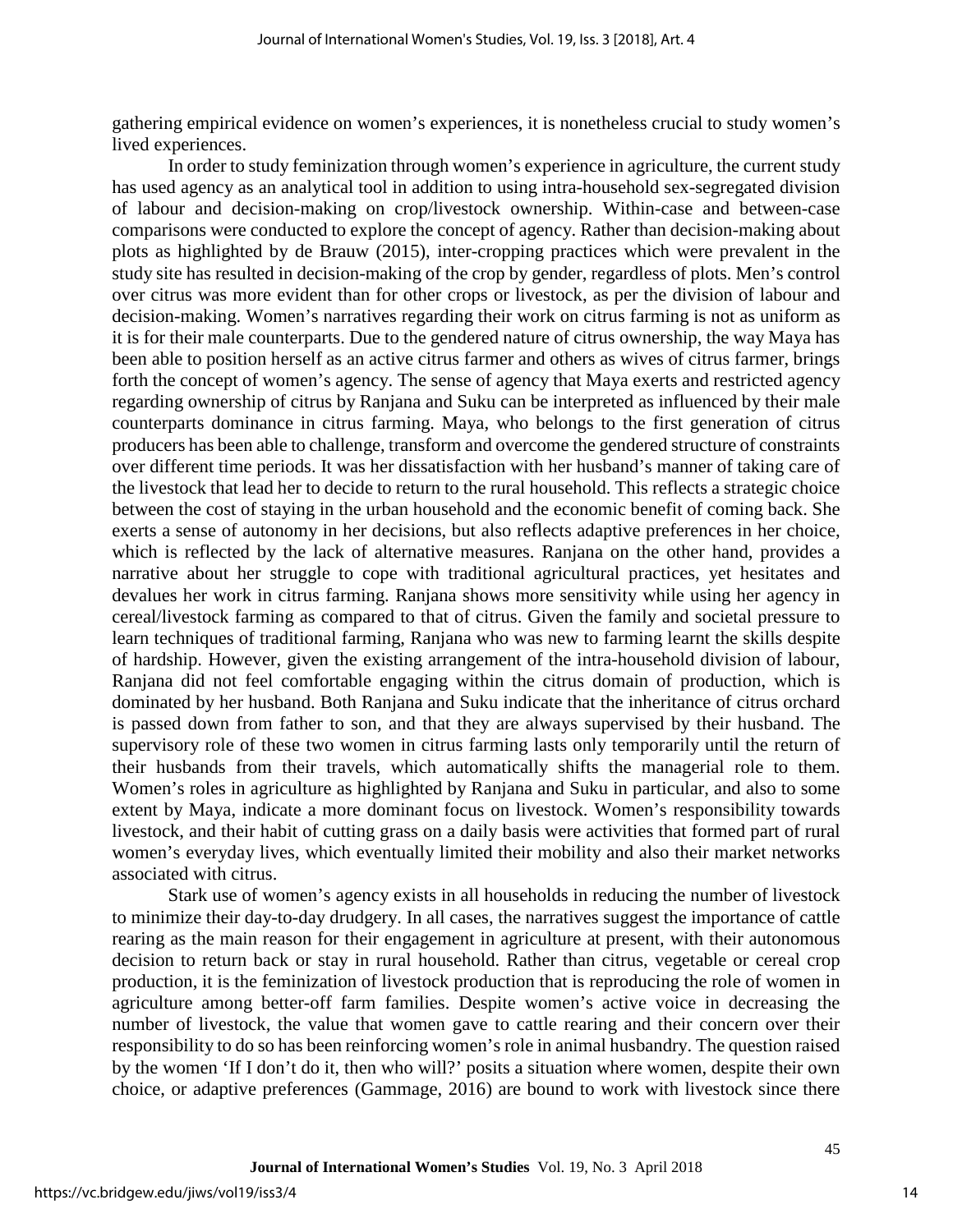isn't anybody else who could take over their work–not even wage labourers. In this context, the paper argues that the social structure of agrarian-based households that promote a gendered division of labour in livestock, is a significant factor in influencing women's agency in making their life choices.

#### **Conclusion**

While most research on the feminization of agriculture has focused on women wage labourers, this paper has focuses on women who have the opportunity to choose between lives in rural or urban centers, or at least be more mobile due to the possibility of living in two households. It highlights how feminization is occurring within the changing agricultural context over different time periods in women's lives. Multiple forms and levels of agency have been found regarding various arenas of decision-making in cereal, citrus, vegetable and livestock rearing. The paper also shows how women's life situations are shaped by individual and collective agency, which is further influenced by societal norms on the one hand, and adaptive preferences on the other. The 'feminization of responsibility and/or obligation' (Chant, 2006), especially in livestock rearing, suggests women's restricted mobility despite of their multi-local household responsibilities. Agricultural transitioning from cereal to citrus has increased the gradual integration of men's engagement in citrus farming, as those men who had earlier migrated in search of better work have returned to farming, creating a new identity and status (Galiè, et al., 2013) for themselves as citrus farmers. Men's reentry into agriculture is, however, limited to market-oriented citrus crops. Women, on the other hand, have been taking over the extension of domestic work which is livestock rearing, gradually being handed over as the sole responsibility of wives/daughters-inlaw. This is a task unattended by husbands in better-off families. As men leave, women tend to take care of all household responsibilities, including livestock management, which was looked after by both husbands and wives in earlier times. But when women leave, women's work is unattended to by their male counterparts, or is not up to the satisfaction of women, forcing women to take over their responsibilities once again. Women farmers' lived-experience thus spur the 'feminization' debate in ways, underscoring concerns towards the evolving gender norms, attitudes and practices around agriculture from an agency perspective.

Thus, the data present persisting inequalities as a result of social arrangements within agriculture and its potential linkage with gendered mobility and non-mobility that is embedded within the power relationships in rural farm households. Unlike men who are free to choose between the work that they value in agriculture, women end up choosing agricultural tasks based on their adaptive preferences under limited circumstances. This raises the question of how differently would women live their lives if they were free from the daily chores of feeding livestock? With women's narration resonating the concept of 'mobility' and 'non-mobility', influenced by their livestock care responsibility, this paper demonstrates the need to further explore the extent of the feminization of livestock to the pattern of gendered mobility (Maharjan at al., 2013; Hanson, 2010). It suggests a deeper analysis of factors that shape farm women's choices within household labour arrangements in translocal spaces.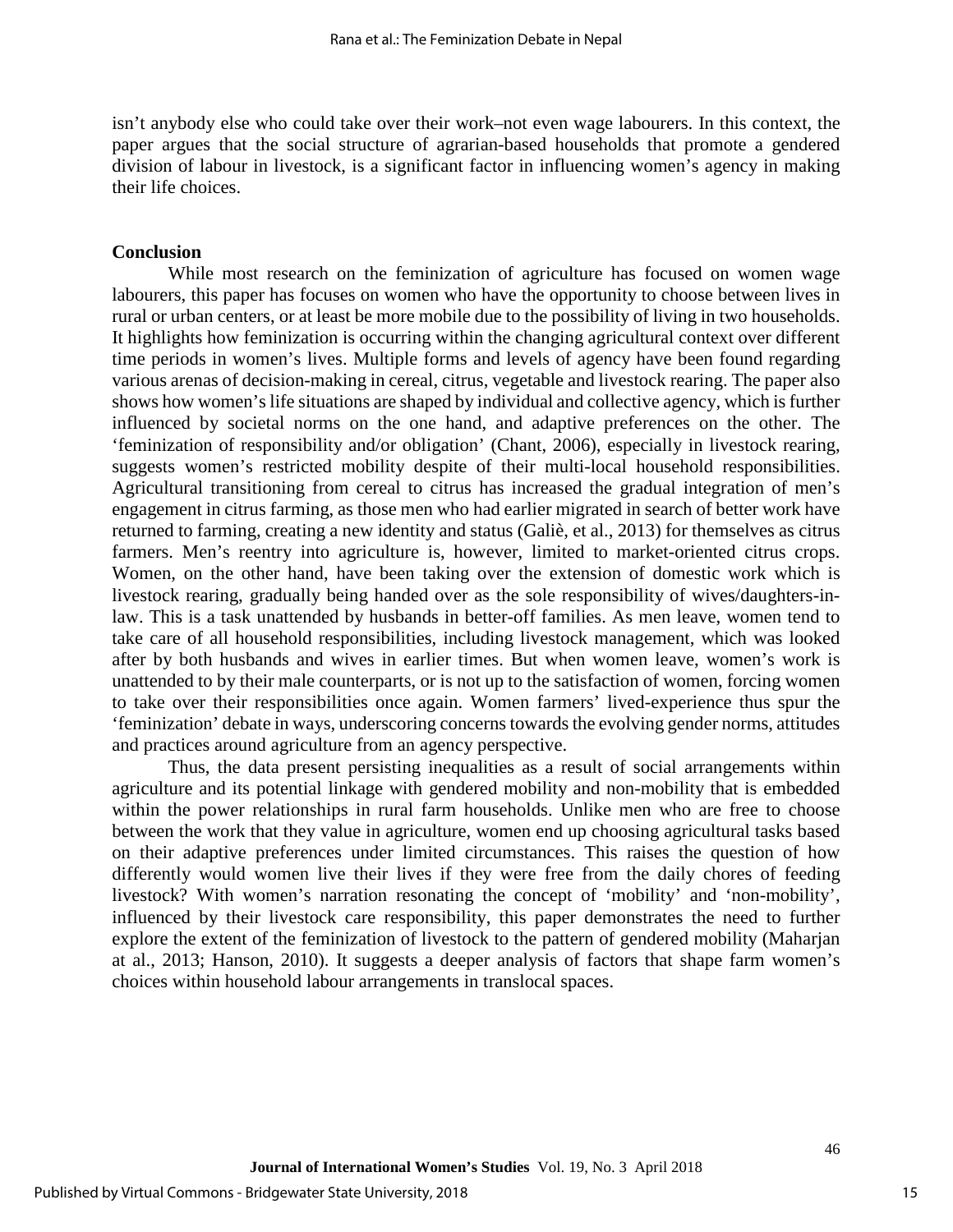## **References**

- Acharya, M. (1979). Statistical Profile of Nepalese Women: A Critical Review, Vol. 1, Part 1. In *The Status of Women in Nepal*. Kathmandu, Nepal: Centre for Economic Development and Administration, Tribhuvan University Press.
- Acharya, M. (2013). The Household Economy and Women's Work in Nepal. In D. Bagchi & S. Raju (Eds.), *Women and Work in South Asia: Regional Patterns and Perspectives* (pp. 121-136). Taylor & Francis.
- Adhikari, J., & Hobley, M. (2011). *Everyone is leaving–who will sow our fields? The Effects of Migration from Khotang District to the Gulf and Malaysia*. Kathmandu: Swiss Agency for Development and Cooperation (SDC).
- Adikari-Thapa, K. (2013). *Do Women Work and Men Decide? Gender Dimensions of Cash Cropping in the Middle Hills of Nepal*. University of Begen, Norway.
- Advocacy Forum, & International Center for Transitional Justice. (2010). *Across the Lines. The Impact of Nepal's Conflict on Women*. Kathmandu, Nepal.
- Agarwal, B. (1997). "Bargaining" and Gender Relations: Within and Beyond the Household. *Feminist Economics*, *3*(27), 1-51.
- Bieri, S. (2014). New ruralities old gender dynamics? A reflection on high-value crop agriculture in the light of the feminisation debates. *Geographica Helvetica*, 69(4), pp.281-290.
- Boochever, A. (2011). The Influence of Family Structure on Women's Role in Agriculture in Two Distinct Societies of Southwest China. Independent Study Project (ISP) Collection. Paper 1126.
- Boserup, E. (1970). *Women in Economic Development*. London: Earthscan.
- Central Bureau of Statistics (CBS). (2013). *Statistical Year Book of Nepal*. Kathmandu, Nepal: Government of Nepal.
- Chant, S. (2006). Re‐thinking the "Feminization of Poverty" in Relation to Aggregate Gender Indices. *Journal of Human Development*, *7*(2), 201-220.
- de Brauw, A. (2015). Gender, control, and crop choice in northern Mozambique. *Agricultural Economics*, *46*(3), 435-448.
- de Brauw, A., Huang, J., Zhang, L., & Rozelle, S. (2012). *The Feminisation of Agriculture with Chinese Characteristics* (No. IFPRI Discussion Paper 01189). International Food Policy Research Institute (IFPRI).
- Dixon, R. B. (1982). Women in Agriculture: Counting the Labor Force in Developing Countries. *Population and Development Review*, *8*(3), 539-566.
- Dolan, C. (2001). The "Good Wife": Struggles over Resources in the Kenyan Horticultural Sector. *Journal of Development Studies*, *37*(3), 39-70.
- Doss, C., Raney, T., Anríquez, G., Croppenstedt, A., Gerosa, S., Lowde, S., … Matuscke, I. (2011). *The role of women in agriculture* (No. ESA Working Paper No. 11-02). *Food and Agriculture Organization of the United Nations*. Agricultural Development Economics Division, The Food and Agriculture Organization of the United Nations.
- Elbehri, A., & Lee, M. (2011). *The role of women producer organizations in agricultural value chains: Practical lessons from Africa and India*. Food and Agriculture Organization of the United States, Rome.
- FAO. (2011). *State of Food and Agriculture 2010-2011* (Vol. 2). Rome: Food and Agriculture Organization of the United Nations.